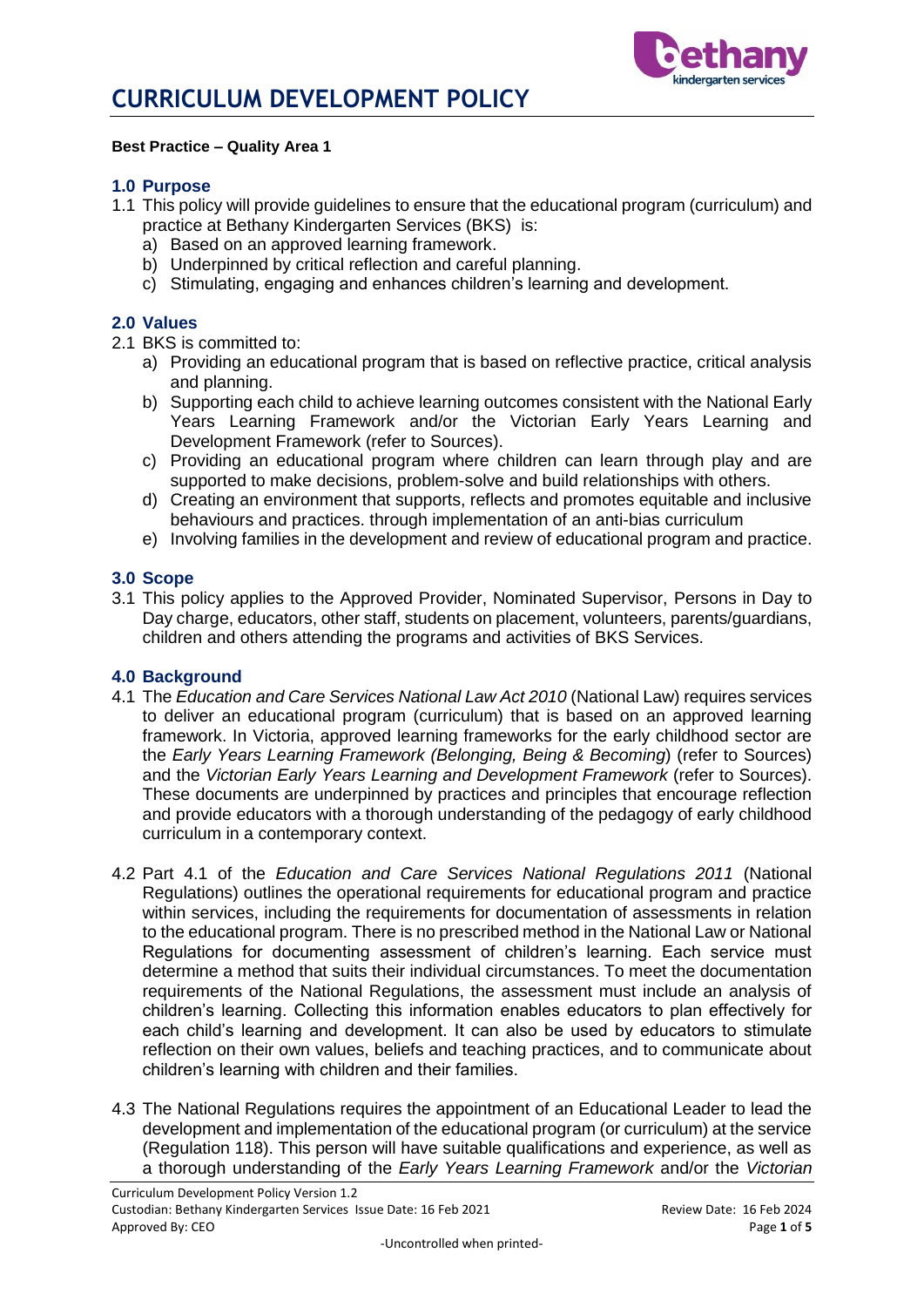

# **CURRICULUM DEVELOPMENT POLICY**

*Early Years Learning and Development Framework*, enabling them to guide other educators in planning and reflection, and to mentor colleagues in implementation practices (*Guide to the Education and Care Services National Law and the Education and Care Services National Regulations*, p85 – refer to Sources).

- 4.4 The *National Quality Standard* is linked to the approved learning frameworks. Quality Area 1: Educational Program and Practice focuses on "enhancing children's learning and development through the:
	- a) Pedagogical practices of educators and co-ordinators.
	- b) Development of programs that promote children's learning across five learning outcomes" (Guide to the National Quality Standard– refer to Sources).
- 4.5 The educational program must also be underpinned by the service's philosophy.

### **5.0 Definitions**

- 5.1 The terms defined in this section relate specifically to this policy. For commonly used terms e.g. Approved Provider, Nominated Supervisor, Regulatory Authority etc. refer to the General Definitions section of this manual.
- 5.2 **Anti-bias curriculum:** Curriculum focus that ensures programs for children promote and give opportunities to develop and show respect to one another and value the difference between us.
- 5.3 **Approved learning framework:** a document that outlines practices that educators and co-ordinators must use to support and promote children's learning. *The Early Years Learning Framework (Belonging, Being & Becoming*) and the *Victorian Early Years Learning and Development Framework* are approved learning frameworks for use in Victoria (refer to Sources).
- 5.4 **Critical reflection:** reflective practices that focus on implications for equity and social justice (*Early Years Learning Framework*, p45 – refer to Sources).
- 5.5 **Curriculum:** all interactions, experiences, activities, routines and events, planned and unplanned, that occur in an environment designed to foster children's learning and development (*Early Years Learning Framework*– refer to Sources; adapted from Te Whariki).
- 5.6 **Each child:** a phrase used in the *National Quality Standard* when an individualised approach is warranted and educators are required to modify their response to meet the needs of an individual child. An example is 'each child's current knowledge, ideas, culture and interests provide the foundation for the program'.
- 5.7 **Educational Leader:** the Approved Provider of an education and care service must designate, in writing, a suitably qualified and experienced educator, co-ordinator or other individual to lead the development and implementation of educational programs at the service (Regulation 118). This person must have a thorough understanding of the *Early Years Learning Framework* (or other approved learning framework), be able to guide other educators in their planning and reflection, and mentor colleagues in the implementation of their practice.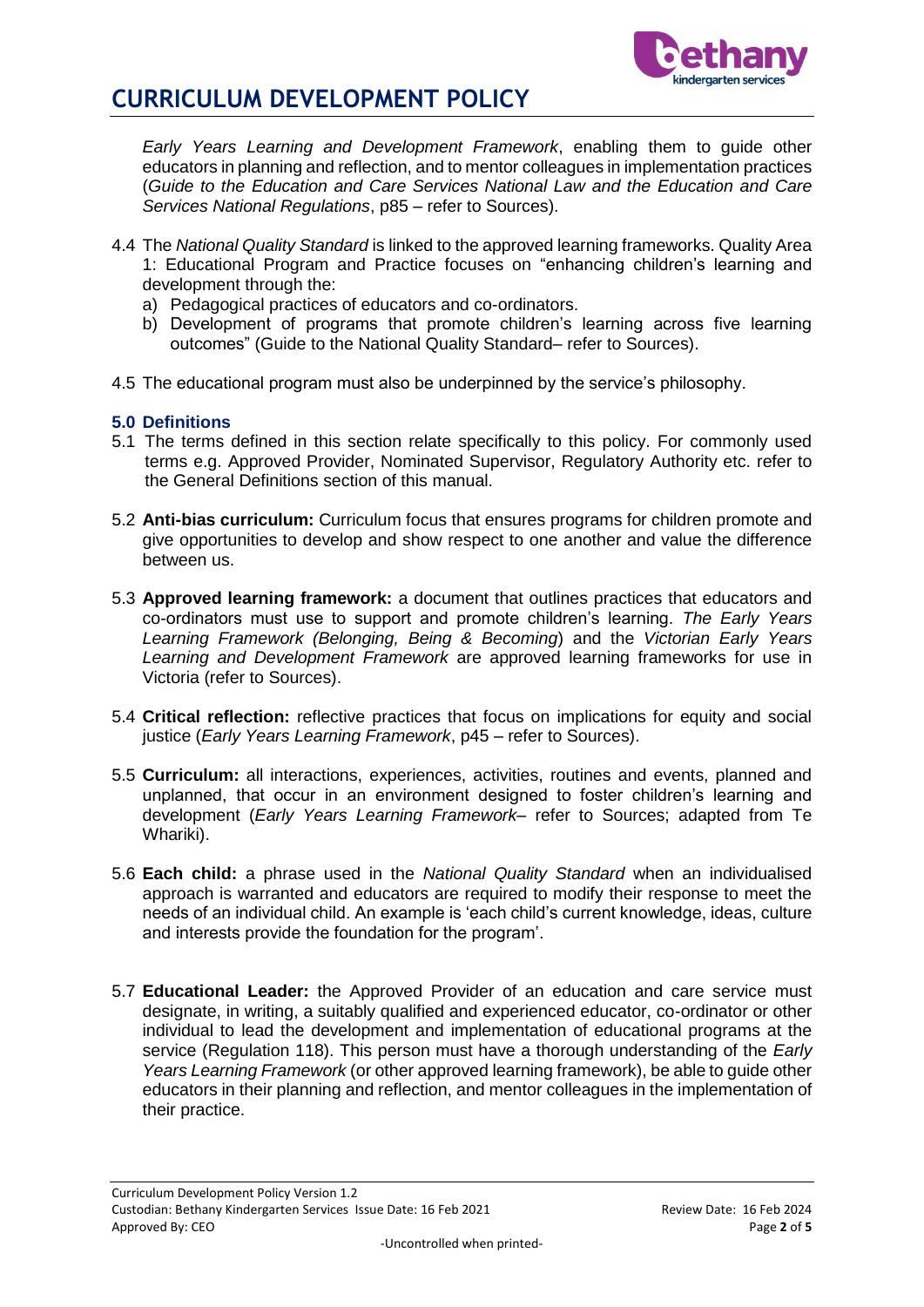



- 5.8 **Learning:** a natural process of exploration that children engage in from birth, as they expand their intellectual, physical, social, emotional and creative capacities. Early learning is closely linked to early development.
- 5.9 **Learning framework:** refer to **approved learning framework** above.
- 5.10 **Learning outcome:** a knowledge or disposition that educators can actively promote in early childhood settings, in collaboration with children and families.
- 5.11 **Learning relationships:** relationships that further children's learning and development. Both adult and child have intent to learn from one another.
- 5.12 **Pedagogy:** a method of practice in teaching, especially academic subject or theoretical concept or the function or work of a teacher, teaching education, instructional methods.
- 5.13 **Play-based learning:** a context for learning through which children organise and make sense of their social world as they engage actively with people, objects and representations.

### **6.0 Procedures**

### 6.1 **BKS as the Approved Provider is responsible for:**

- a) Ensuring that the educational program is stimulating and engaging, enhances children's learning and development, and is based on an approved learning framework (refer to Definitions) (Section 168).
- b) Ensuring the developmental needs, interests and experiences, and the individual differences of each child are accommodated in the educational program (Section 168) (refer to Inclusion and Equity Policy).
- c) Ensuring the educational program contributes to each child:
	- i. developing a strong sense of identity
	- ii. being connected with, and contributing to, his or her world
	- iii. having a strong sense of wellbeing
	- iv. being a confident and involved learner
	- v. being an effective communicator (Regulation 73)
- d) Designating a suitably qualified and experienced Educational Leader to direct the development and implementation of educational programs at the service (Regulation 118).
- e) Ensuring the staff record includes the name of the Educational Leader at the service (Regulation 148).
- f) Ensuring that the service's philosophy guides educational program and practice.
- g) Ensuring that assessments of the child's developmental needs, interests, experiences and participation in the educational program are documented (Regulation  $74(1)(a)(i)$ ).
- h) Ensuring that assessments of the child's progress against the outcomes of the educational program are documented (Regulation 74(1)(a)(ii)).
- i) Ensuring documentation of assessments includes reflection on the period of time the child is at the service, and how documented information will be used by educators at the service (Regulation 74(2)(a)(i)&(ii)).
- j) Ensuring documentation is written in plain language and is easy to understand by both educators and parents/guardians (Regulation 74(2)(b)).
- k) Ensuring a copy of the educational program is displayed at the service and accessible to parents/guardians (Regulation 75).
- l) Ensuring that parents/guardians are provided with information about the content and implementation of the educational program, their child's participation in the program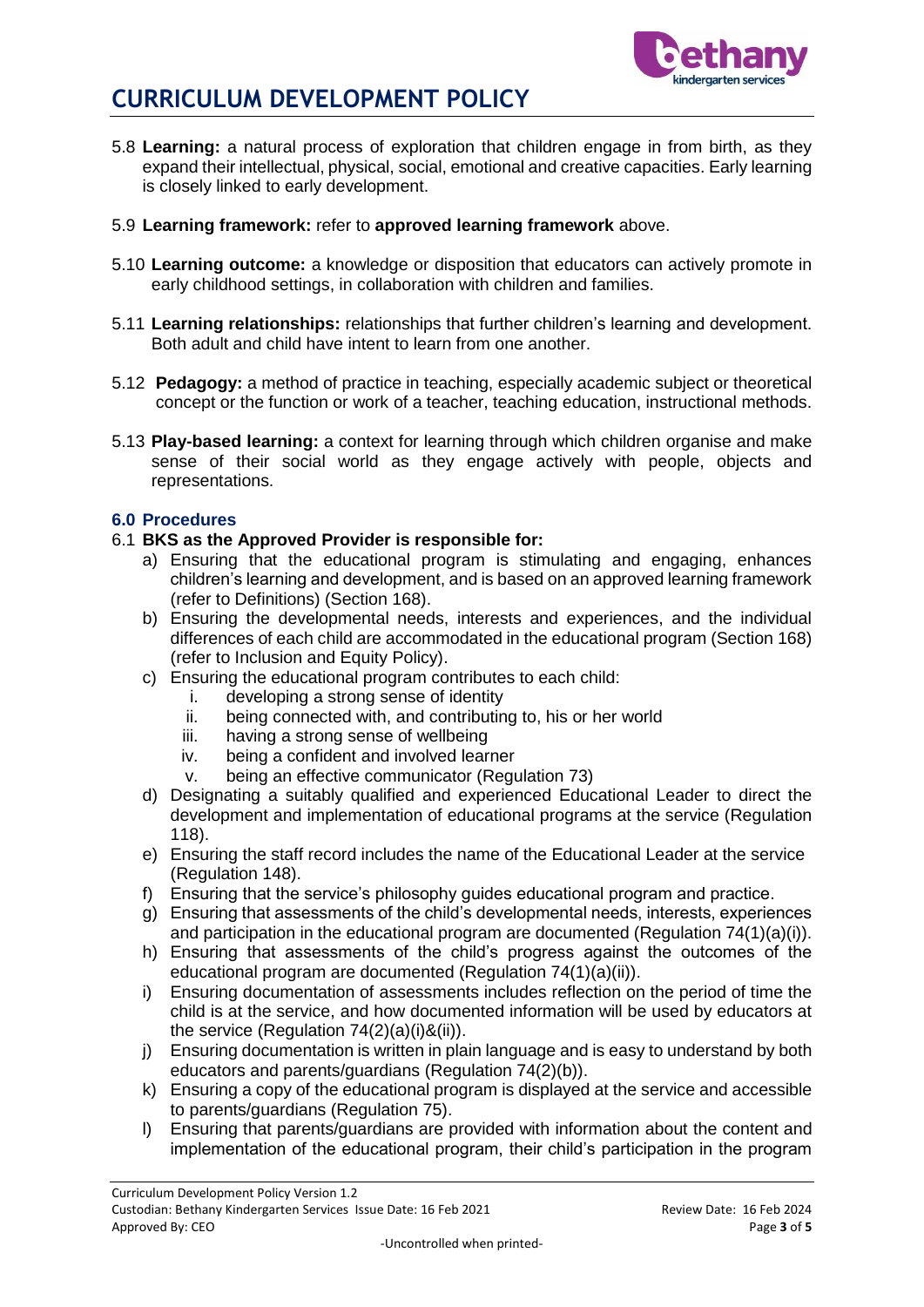

# **CURRICULUM DEVELOPMENT POLICY**

and documentation relating to assessments or evaluations of their child (Regulation 76).

m) Developing and evaluating the educational program in collaboration with the Nominated Supervisor, educators, children and families.

## 6.2 **The Nominated Supervisor is responsible for:**

- a) Ensuring that the educational program is stimulating and engaging, enhances children's learning and development, and is based on an approved learning framework (refer to Definitions) (Section 168).
- b) Ensuring the developmental needs, interests and experiences, and the individual differences of each child are accommodated in the educational program (Section 168) (refer to Inclusion and Equity Policy).
- c) Displaying a copy of the educational program at the service in a location accessible to parents/guardians.
- d) Ensuring that each child's learning and development is assessed as part of an ongoing cycle of planning, documentation and evaluation.
- e) Ensuring that there is a record of learning and development for each child, and that it is updated and maintained on an ongoing basis.
- f) Developing and evaluating the educational program in collaboration with the Approved Provider, educators, children and families.
- g) Ensuring regular communication is established between the service and parents/guardians in relation to their child's learning and development.

### 6.3 **Other educators and staff are responsible for:**

- a) Delivering an educational program that is stimulating and engaging, enhances children's learning and development, and is based on an approved learning framework (refer to Definitions).
- b) Considering the developmental needs, interests and experiences, and the individual differences of each child in the educational program (refer to Inclusion and Equity Policy).
- c) Assessing and documenting each child's needs, interests, experiences, participation and progress in relation to the educational program in a way that is easy to understand for parents/guardians.
- d) Making information available to parents/guardians about their child's participation in the educational program.
- e) Communicating regularly with parents/guardians in relation to their child's learning and development.
- f) Developing and evaluating the educational program in collaboration with the Approved Provider, Nominated Supervisor, children and families.

### 6.4 **Parents/guardians are responsible for:**

- a) Communicating regularly with the service in relation to their child's learning and development.
- b) Providing input to the development of the educational program in collaboration with the Approved Provider, Nominated Supervisor, educators and children.
- 6.5 **Volunteers and students,** while at the service, are responsible for following this policy and its procedures.